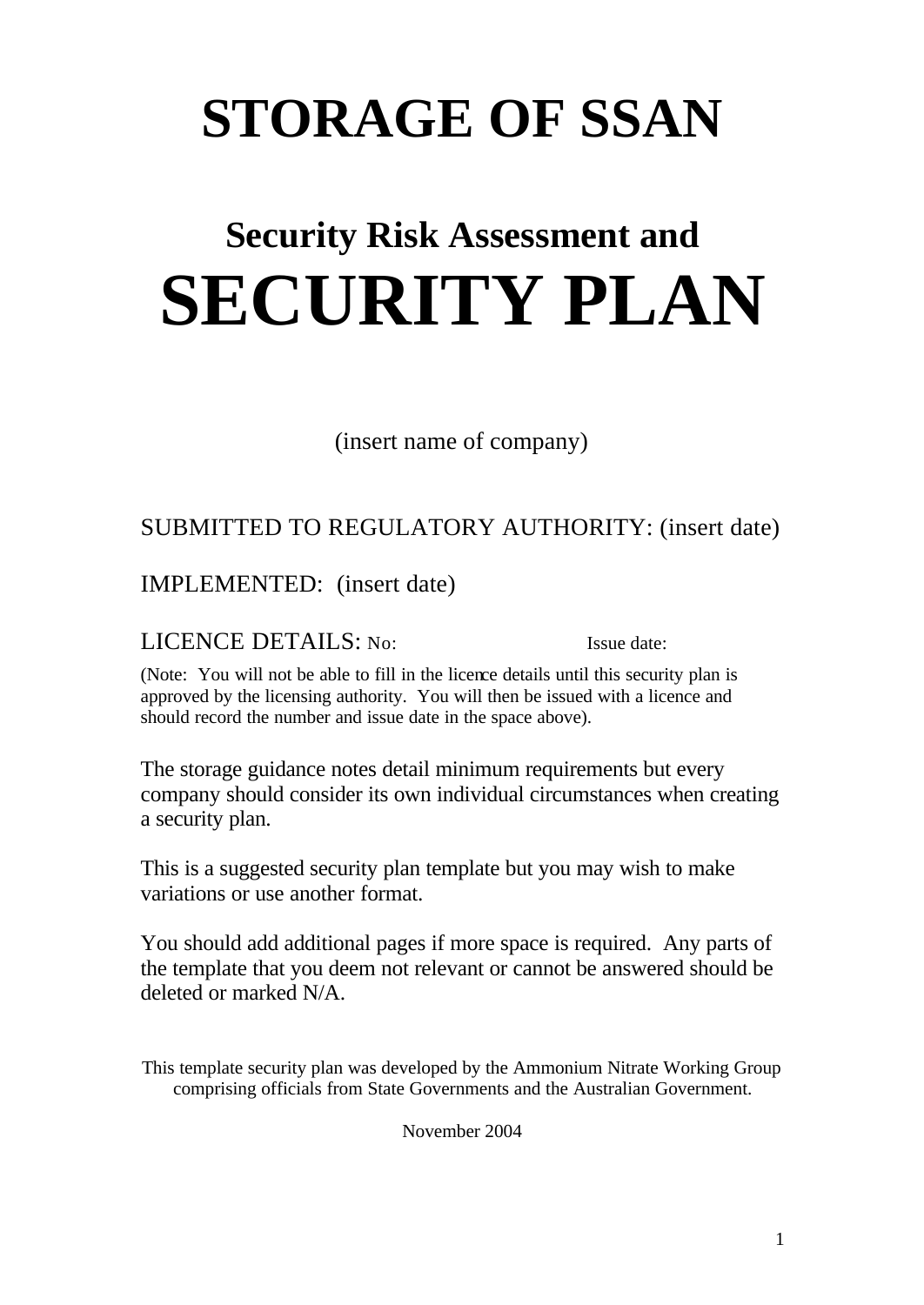# **CONTENTS**

| 1. |                                                                         |
|----|-------------------------------------------------------------------------|
| 2. |                                                                         |
| 3. |                                                                         |
| 4. |                                                                         |
| 5. |                                                                         |
| 6. |                                                                         |
|    | Attachment A: List of people authorised for unsupervised access to SSAN |
|    | Attachment B: Identification checking of new employees                  |
|    | Attachment C: Key Register                                              |
|    | Attachment D: Inventory record keeping                                  |
|    | Attachment E: Record of amendments to the security plan                 |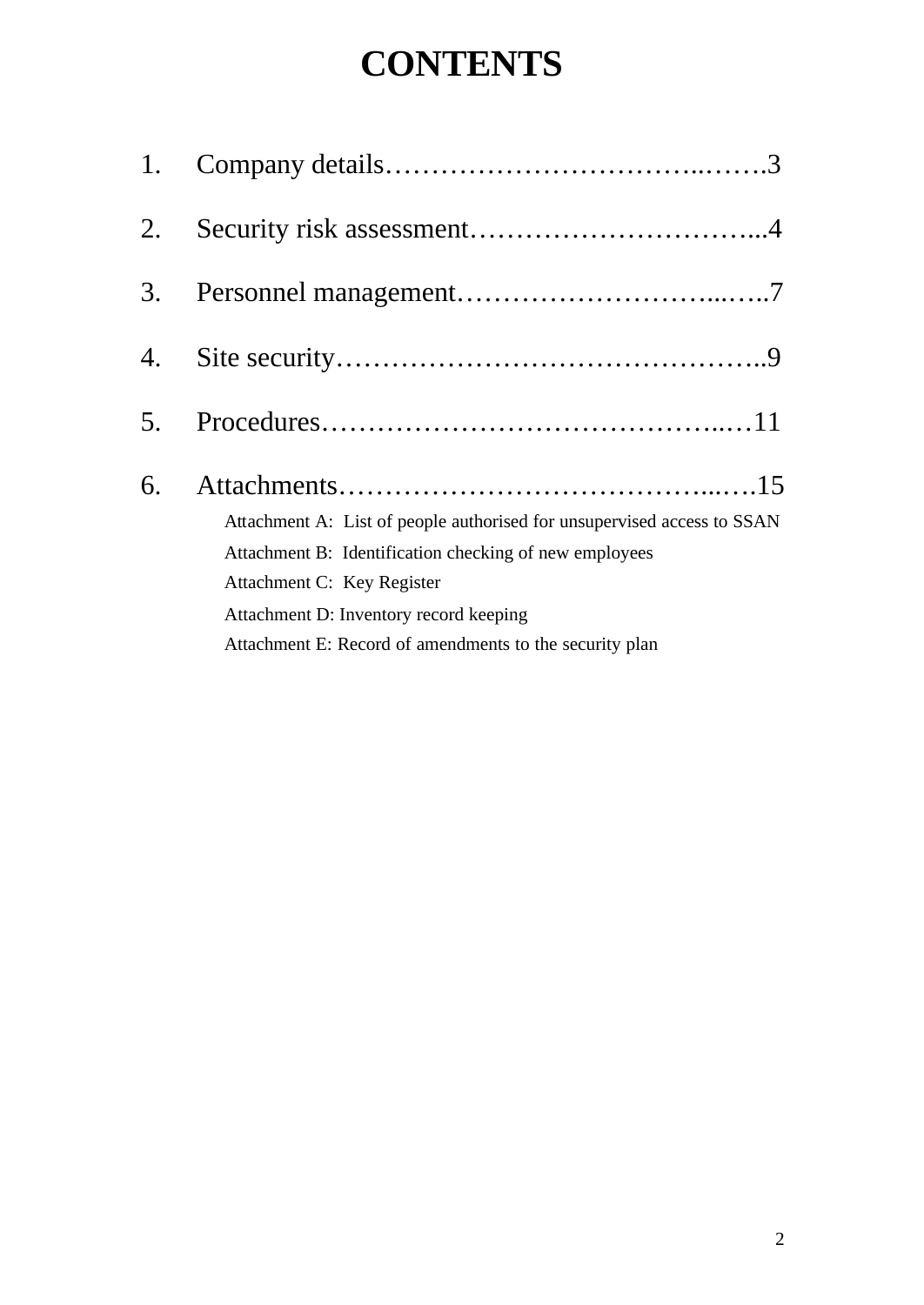# **1. COMPANY DETAILS**

| Name of company                                                        |                               |
|------------------------------------------------------------------------|-------------------------------|
| Trading as                                                             |                               |
| A.C.N.                                                                 |                               |
| A.B.N.                                                                 |                               |
| Name of company secretary,                                             |                               |
| partners, directors (private                                           |                               |
| company) or sole trader                                                |                               |
| Business address<br>Addresses:                                         |                               |
|                                                                        |                               |
| Mailing address                                                        |                               |
|                                                                        |                               |
| Company telephone number                                               |                               |
|                                                                        |                               |
| Company fax number                                                     |                               |
| Name of licence holder                                                 |                               |
| Name of the person responsible                                         | Name:                         |
| for implementing and                                                   | Phone:                        |
| maintaining the security plan<br>(known as the 'Responsible Person' or | Mobile:                       |
| 'Security Manager')                                                    | Email:                        |
|                                                                        | Fax:                          |
| Describe the company's business                                        | Type of business:             |
| activity related to SSAN                                               |                               |
|                                                                        |                               |
|                                                                        | Type of SSAN usually handled: |
|                                                                        |                               |
|                                                                        | Volumes (usually handled):    |
|                                                                        | Major clients:                |
|                                                                        |                               |
| Number of employees:                                                   |                               |
|                                                                        | Full time:                    |
|                                                                        | Part time:                    |
|                                                                        |                               |
|                                                                        | Casual:                       |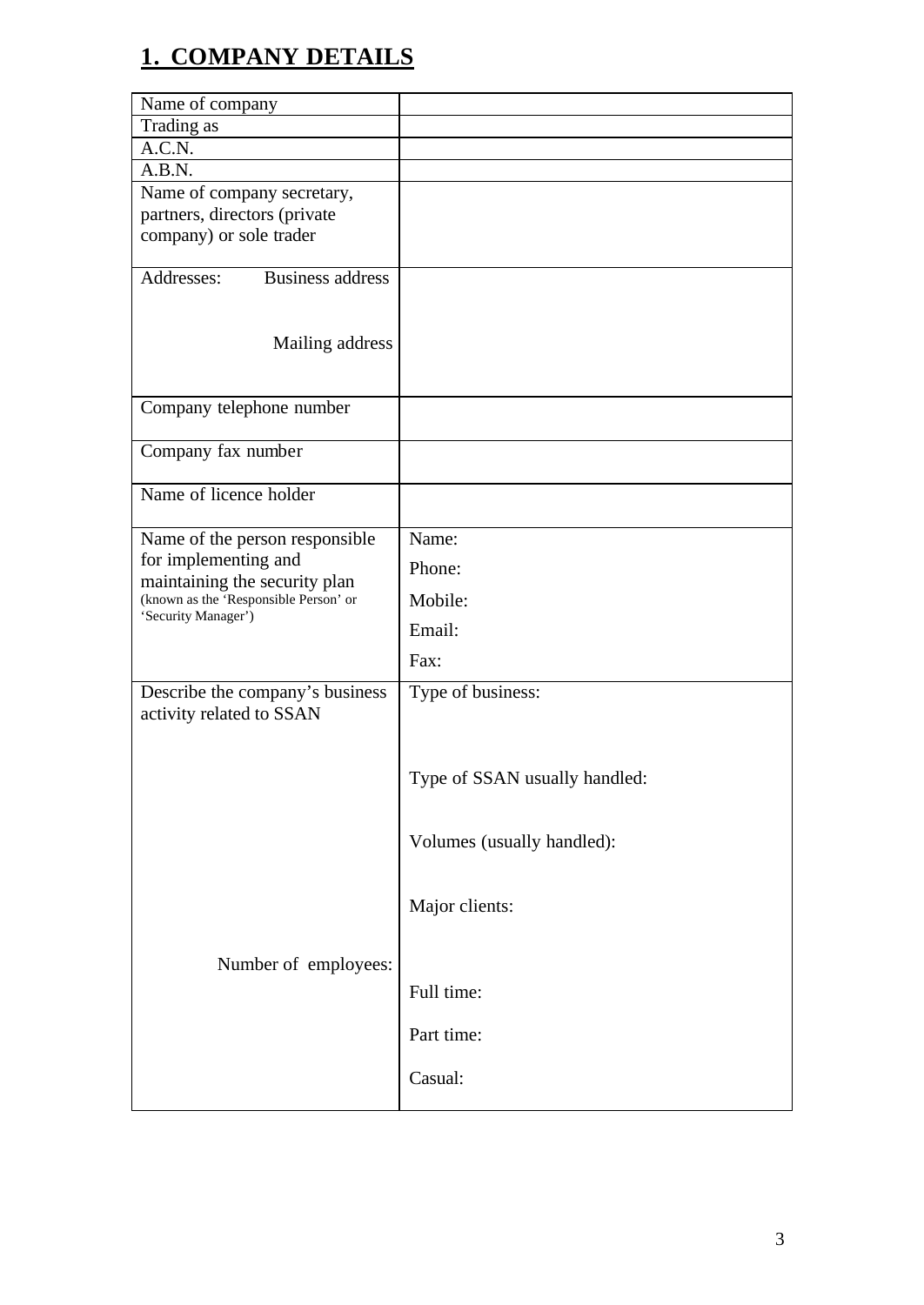## **2. SECURITY RISK ASSESSMENT**

A separate risk assessment and security plan is required for each storage site.

## **Address of the storage site to which this risk assessment and security plan apply:**

## **Date of this assessment:**

| Approximately what volume of<br><b>SSAN</b> does your company have<br>at this site at any time? |                                                                  |
|-------------------------------------------------------------------------------------------------|------------------------------------------------------------------|
| for this site, please list:<br>usual volume; and<br>maximum volume.                             |                                                                  |
| Would it be possible to reduce<br>storage quantities?                                           |                                                                  |
| For this site, what is the<br>distance of the SSAN from:                                        | Fuel storage or dispensing operations:                           |
|                                                                                                 | Housing:                                                         |
|                                                                                                 | Public facilities (schools, hospitals etc):                      |
|                                                                                                 | Other businesses:                                                |
|                                                                                                 | Other businesses handling explosives or<br>explosive precursors: |
|                                                                                                 | Public roads:                                                    |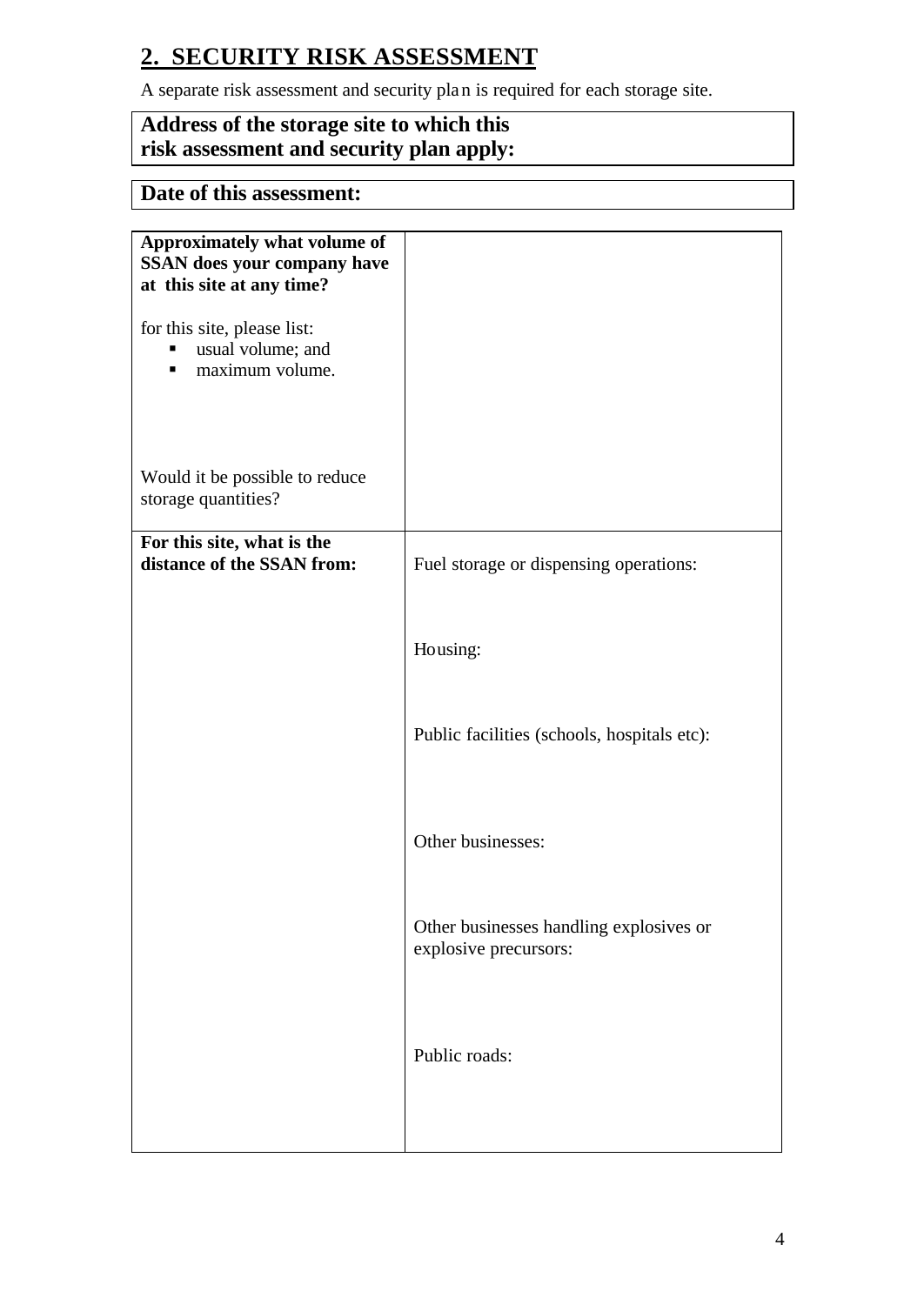## **Security risk assessment continued…….**

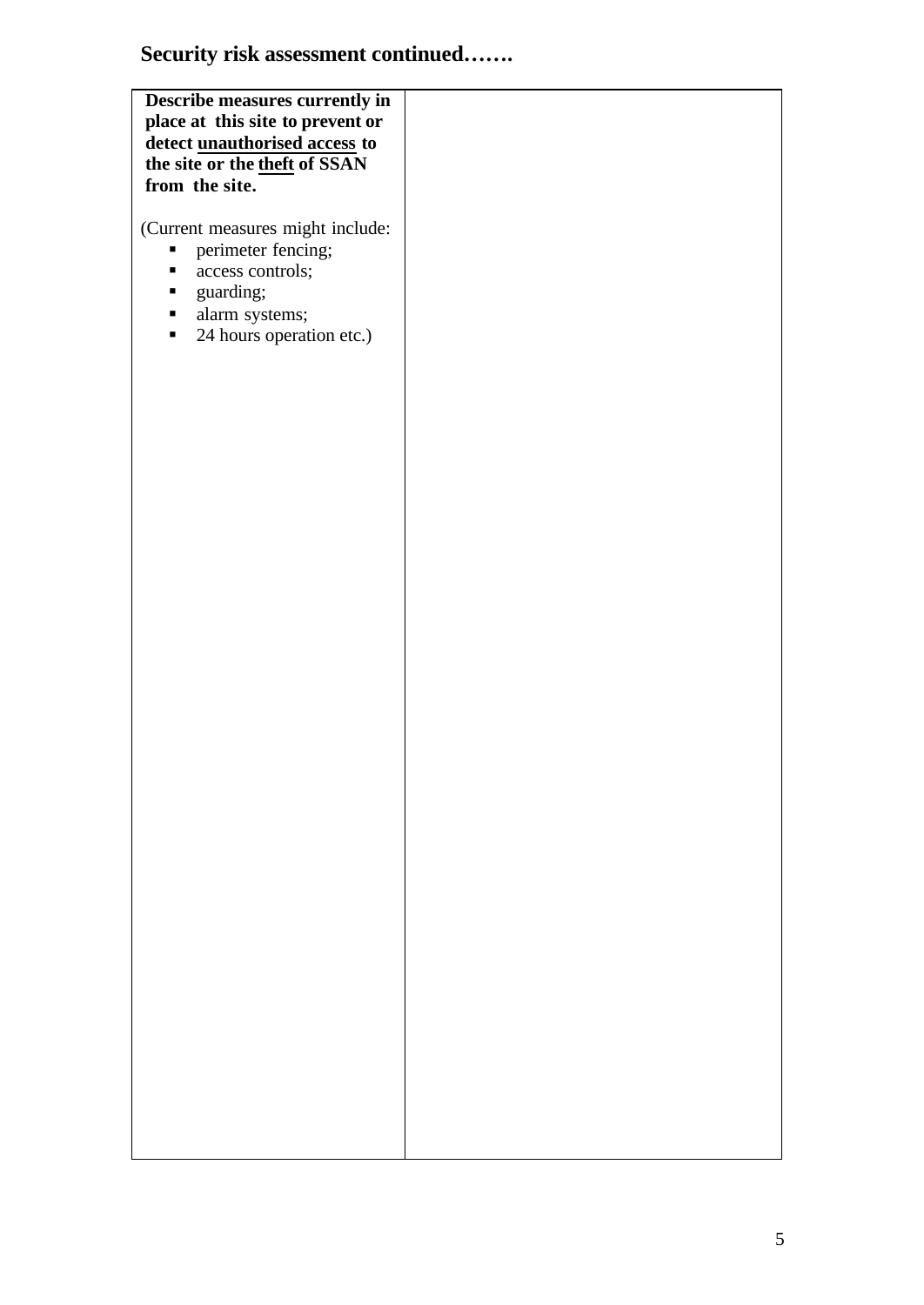# **Security risk assessment continued…….**

| Assess the vulnerability of this<br>site to the theft of SSAN.                                                                                                                                                                                                                                                                                                                                                                                                                                        |  |
|-------------------------------------------------------------------------------------------------------------------------------------------------------------------------------------------------------------------------------------------------------------------------------------------------------------------------------------------------------------------------------------------------------------------------------------------------------------------------------------------------------|--|
| This is an important part of the<br>security risk assessment. You<br>should describe:<br>how theft could occur<br>(including the risk of theft by<br>workers and outsiders);<br>the <i>likelihood</i> of each scenario<br>happening;<br>the extent to which your<br>current security measures are<br>adequate (are there any gaps<br>in physical security, personnel<br>management, procedures or<br>record keeping); and<br>what else could be done to<br>reduce the risk of theft of<br><b>SSAN</b> |  |
| Assess the vulnerability of this<br>site to sabotage addressing<br>issues such as:<br>how access could be<br>gained;<br>likelihood of sabotage;<br>the consequences of such<br>an event;<br>the extent to which your<br>current systems/procedures<br>protects against such events;<br>and<br>what else needs to be<br>done.                                                                                                                                                                          |  |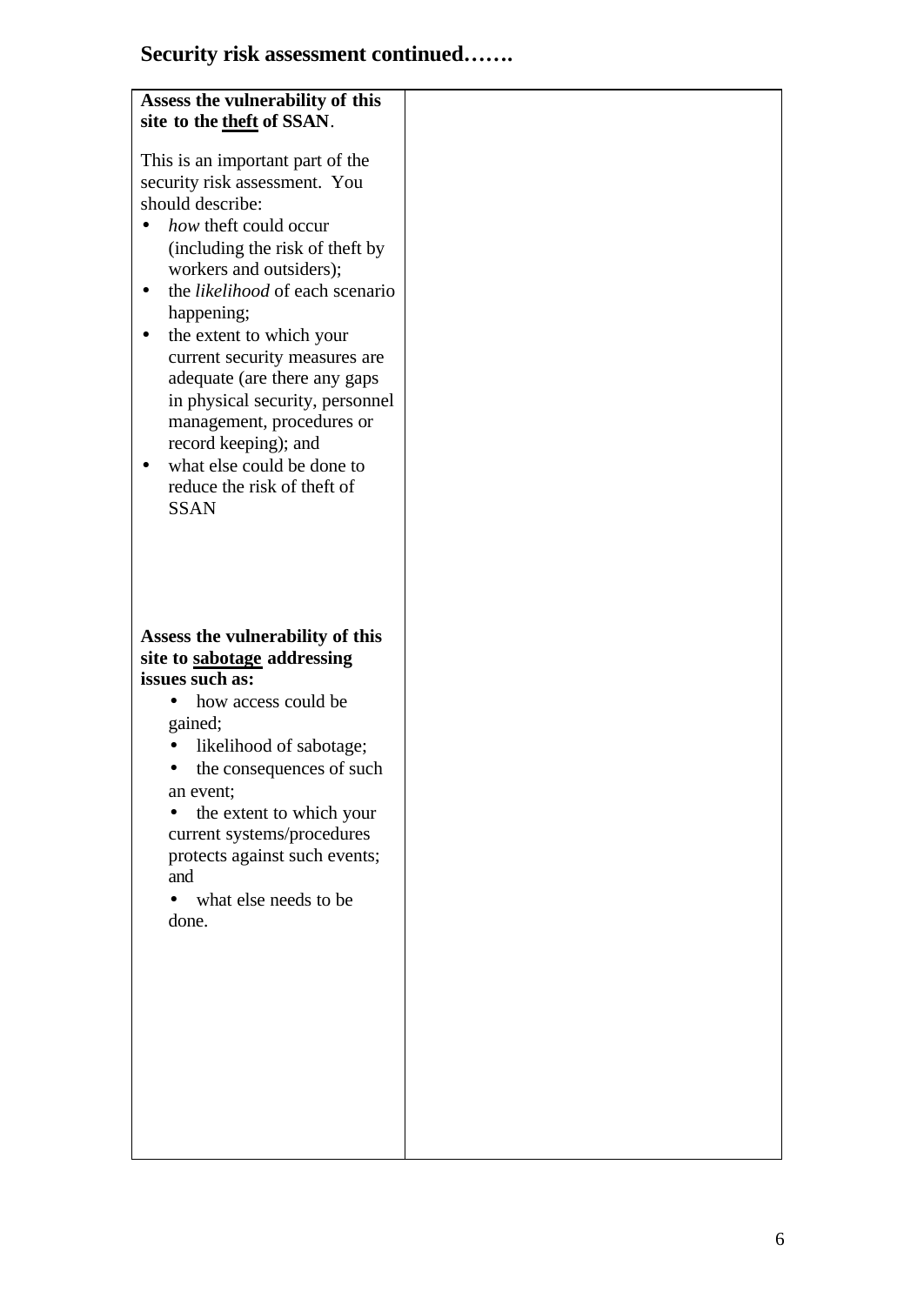## **3. PERSONNEL MANAGEMENT**

## **Minimum Requirement 1: List of authorised persons**

#### **List below (or at Attachment A if a large number of people) all those requiring unsupervised access to SSAN.**

- ß This will consist of the licence applicant and all workers with unsupervised access to SSAN.
- These people will be required to have police and PMV checks, and should not be given unsupervised access to SSAN until these checks are completed and the person cleared.

| <b>Name</b> | <b>Position</b>                          | <b>Date</b><br><b>Police/PMV</b><br><b>Checks</b><br><b>Submitted</b> | <b>Date Notified</b><br>'Clear' |
|-------------|------------------------------------------|-----------------------------------------------------------------------|---------------------------------|
|             | Responsible Person /<br>Security Manager |                                                                       |                                 |
|             |                                          |                                                                       |                                 |
|             |                                          |                                                                       |                                 |
|             |                                          |                                                                       |                                 |

## **Minimum Requirement 2: Staff recruitment**

#### **Describe the checking that will be done to confirm the identification of new employees who will need to have unsupervised access to SSAN.**

- This should include the 100 points identification check, checks with former employers and other referees.
- **•** Particular attention should be given to recording all alternate and previous names.

You may wish to use the template at Attachment B or consider developing your own identification and checking pro-forma for this purpose.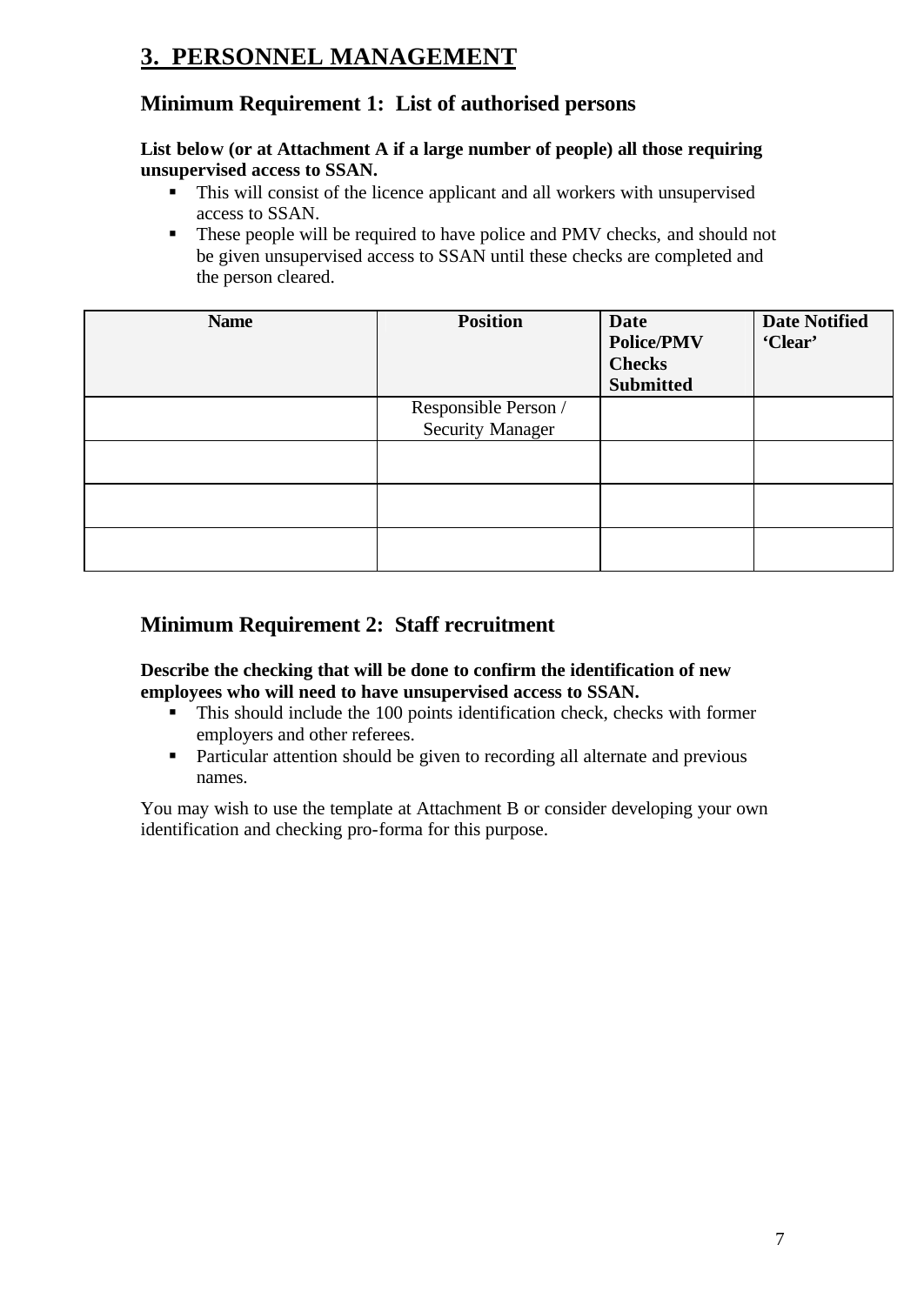## **Minimum Requirement 3: Implementing and maintaining the security plan**

#### **The responsible person must implement and maintain the security plan**.

You will have already named the 'Responsible Person' under 'Company Details' (page 3). You should consider appointing an assistant who would fulfil this role when the responsible person is absent.

Name of responsible person:

Assistant (if appropriate):

Training (if any) given to the Responsible Person and/or assistant

| Name of course | <b>Institution/course facilitator</b> | <b>Dates</b> |
|----------------|---------------------------------------|--------------|
|                |                                       |              |
|                |                                       |              |
|                |                                       |              |
|                |                                       |              |
|                |                                       |              |
|                |                                       |              |

**Provide details of how the security plan will be implemented and maintained.** This should include:

- place where the security plan and other records will be kept;
- training or instruction to be given to staff in security awareness and the procedures under this plan;
- procedures for receiving and disseminating security information to relevant staff;
- how security incidents will be reported within the company and investigated; and
- how regularly the security plan will be updated.

(insert text)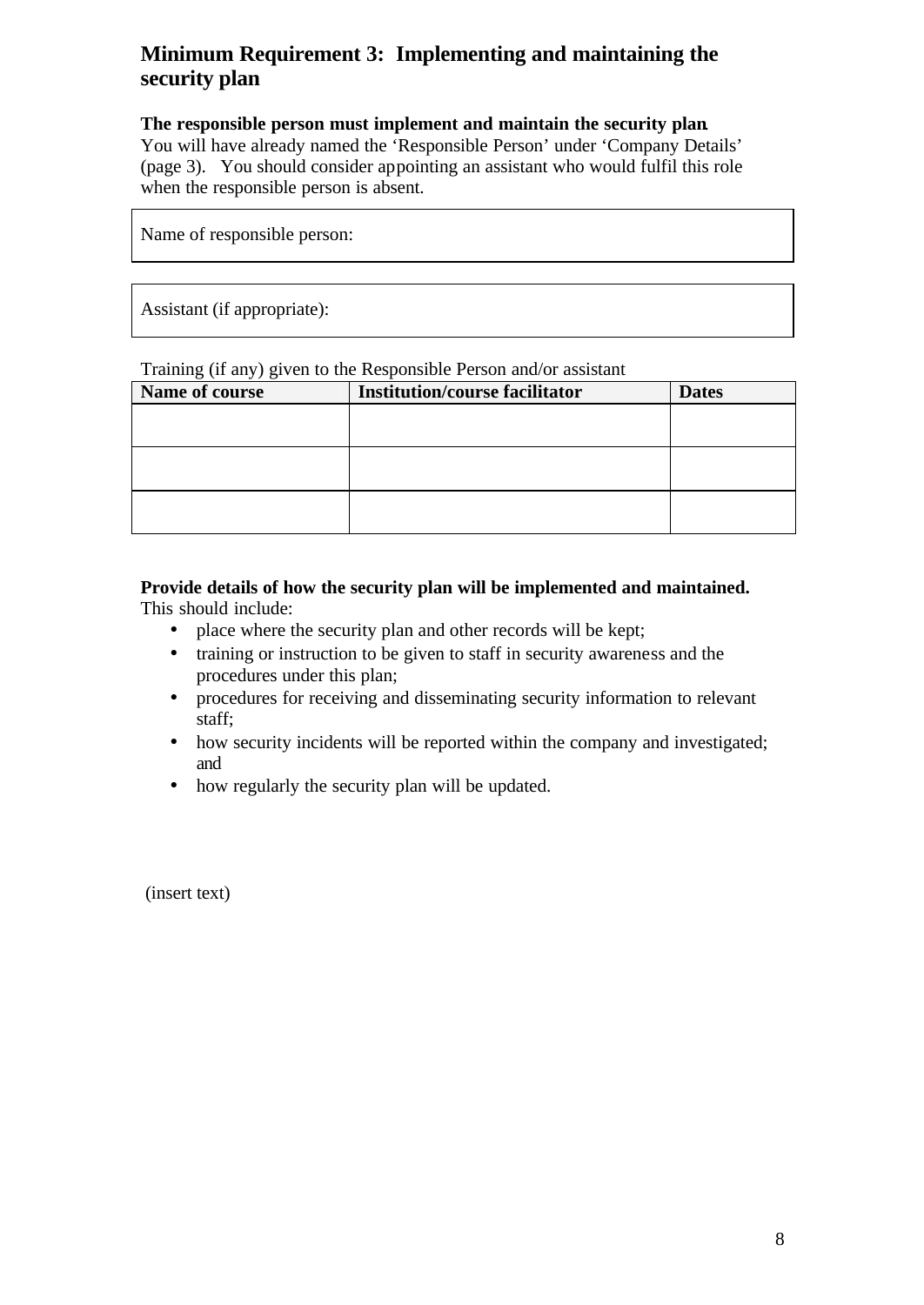## **4. SITE SECURITY**

### **Minimum Requirement 4: Details of your secure storage arrangements for SSAN.**

#### **Sketch a map of your property including where the SSAN will be stored.**

- For small properties, this could be one sketch map.
- For larger properties, draw two sketch maps; one showing the overall site and surrounds and another more detailed sketch of where the SSAN will be stored.
- Include the distance to the nearest public road, property boundaries, and any nearby public or private buildings.

Name of property: (insert text) Address of property: (insert text)

GPS/grid reference of secure store (if available):

(insert sketch map)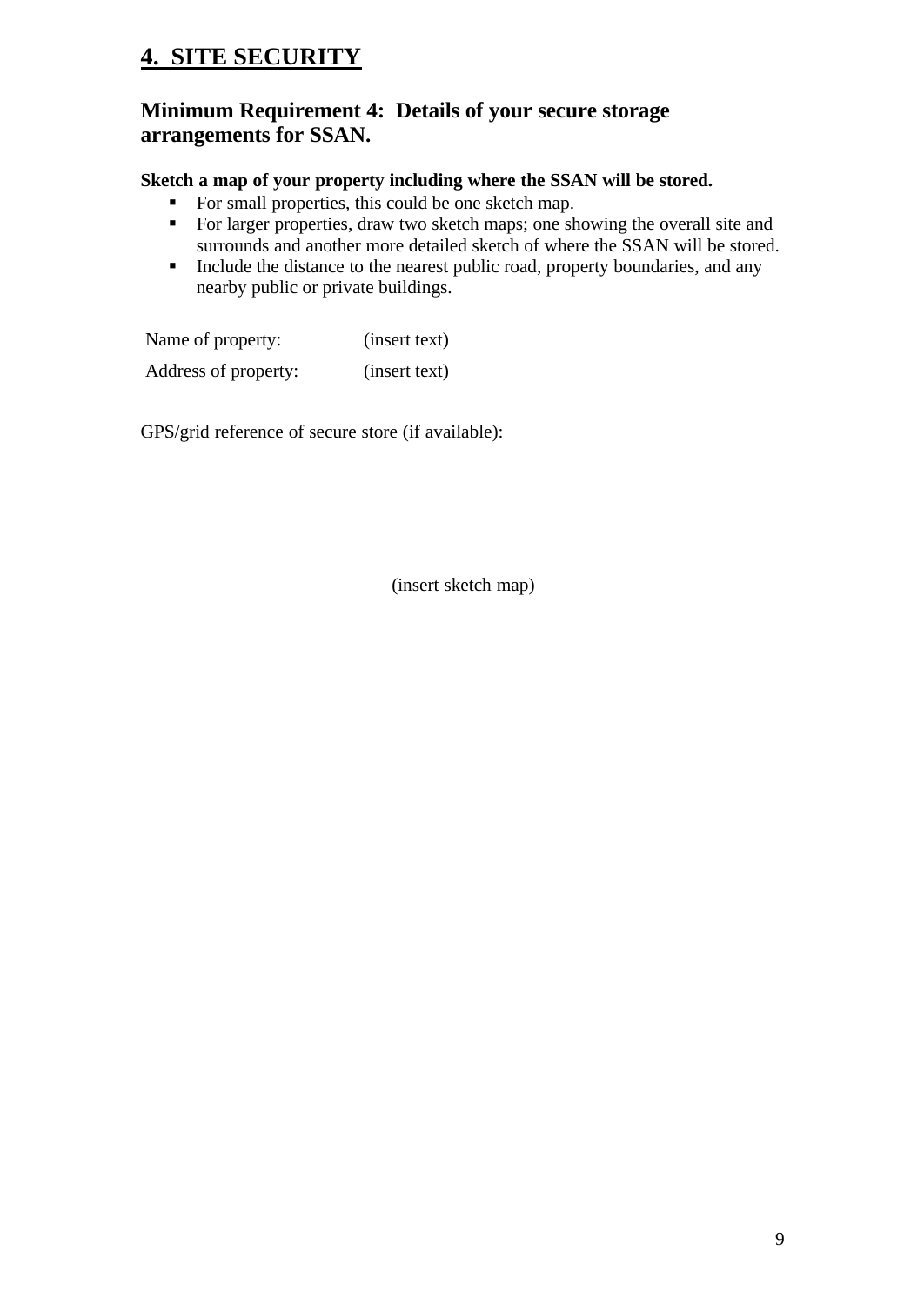#### **Provide the following details about this storage site.**

*Type of structure containing the SSAN* (e.g. brick, metal, wire cage, fencing etc):

*Approximate dimensions of this structure:*

*Volumes of SSAN to be stored:* Usual volume: Maximum volume:

*Entry points:* Doors: (describe number, type etc):

Locks: (Describe the types of locks on the door(s):

Windows (describe the number and type, dimensions, and whether locked or barred or alarmed):

**Signage:** (Describe any signs that warn against intrusion into the secure store or the overall site, such as 'Authorised Access Only' etc):

*Any other security measures:* (describe any other security measures such as fencing to the entire site, locked gates, alarms, patrols, guard dogs, lighting etc).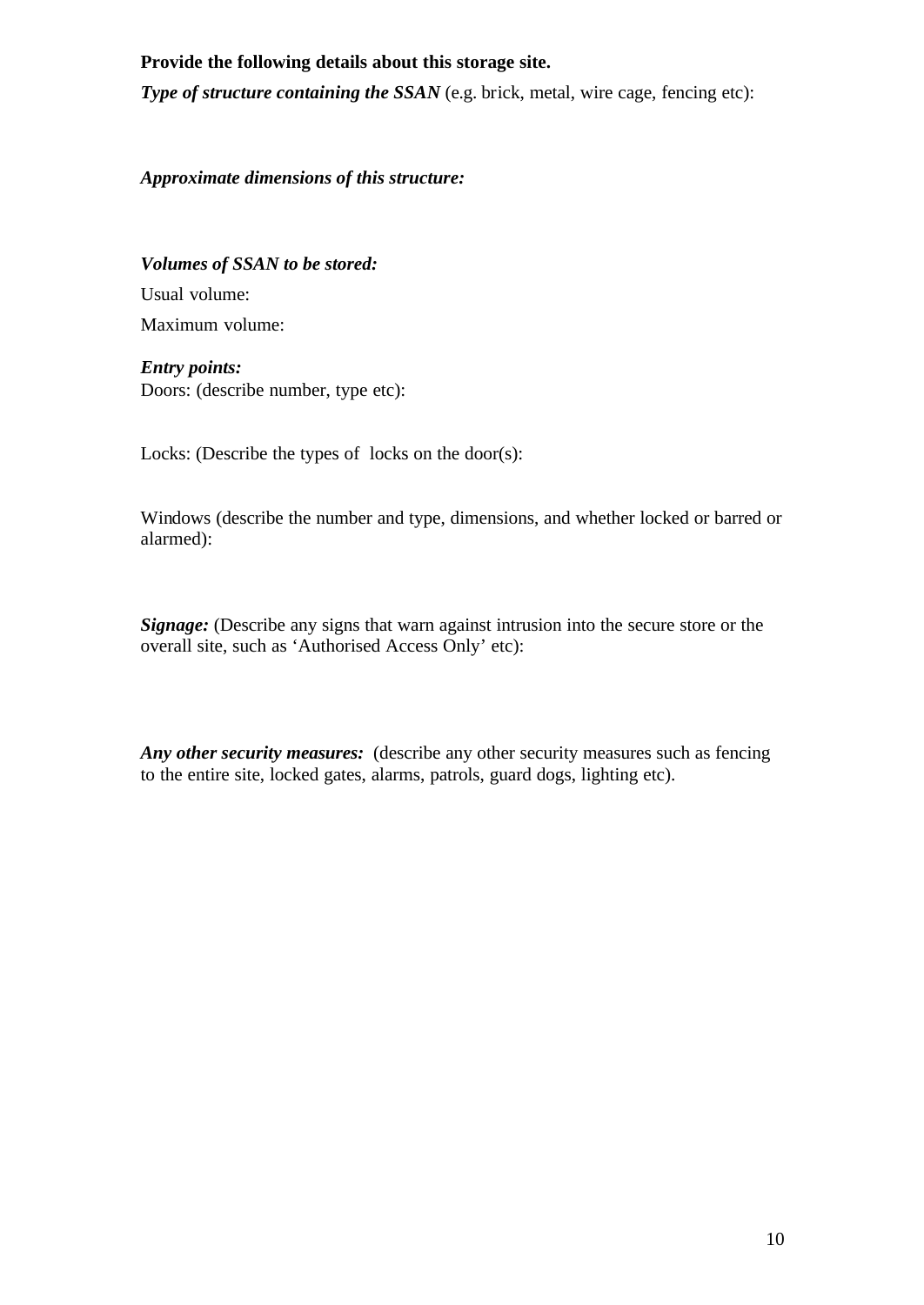## **5. PROCEDURES**

### **Minimum Requirement 5: Controlling access to the secure store.**

#### **How will you control access to the secure store(s).**

This might include:

- measures in place to restrict access;
- procedures for dealing with unauthorised access; and
- procedures to maintain the security of any keys used. You may wish to use the template at Attachment C for a key register, or develop your own proforma.

If you control access with a pass system, provide details of the security of the pass system including:

- o the record keeping and auditing system in relation to passes;
- o procedures for forgotten or lost passes; and
- o procedures for revoking passes and retrieving passes no longer used or necessary.

(insert text)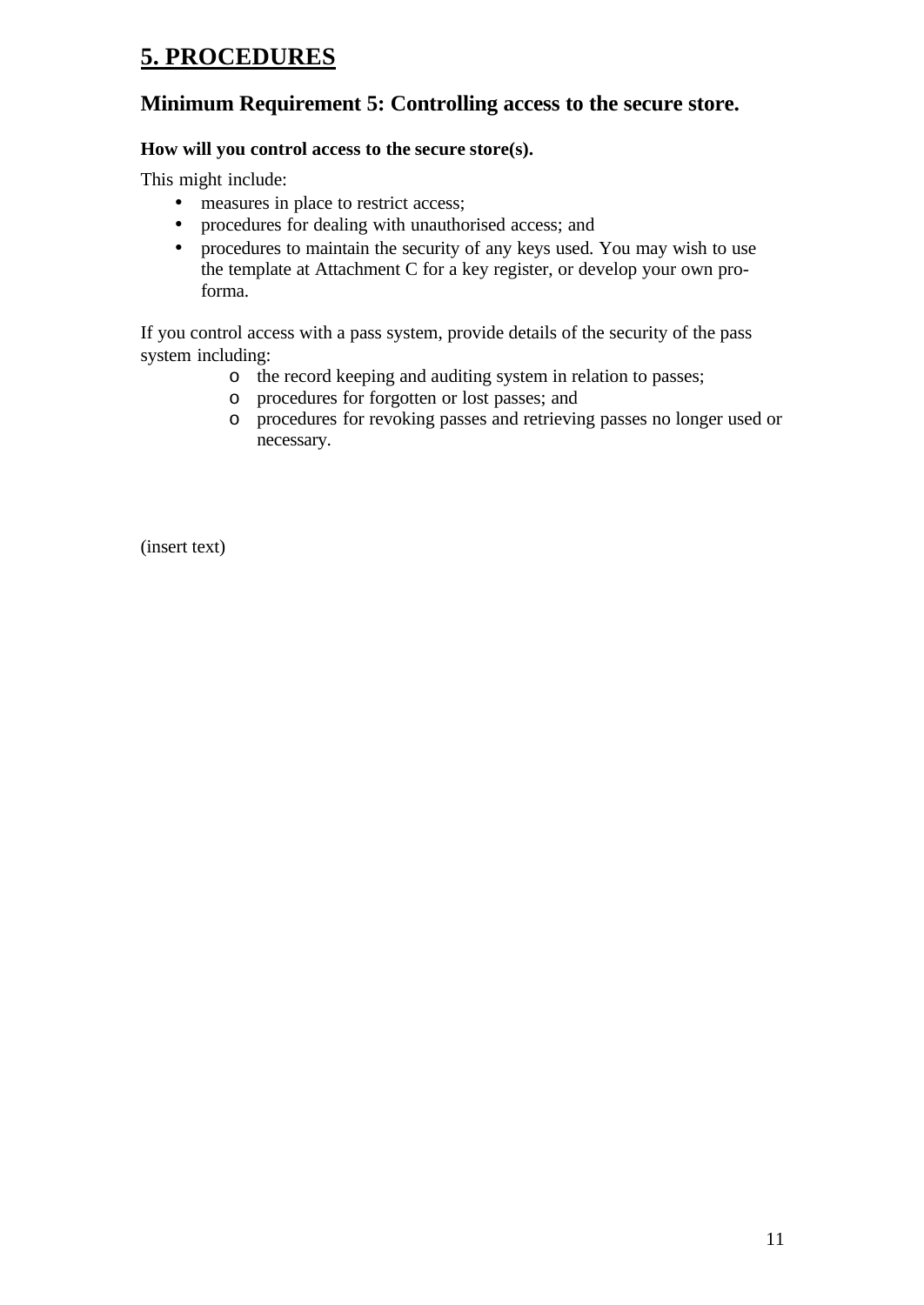## **Minimum requirement 6: Record keeping and inventory procedures**

#### **Describe the system to be implemented to maintain records of purchases/acquisitions and sales/supply of SSAN.**

These records should include:

- the licence details of those supplying you with SSAN;
- the licence details of those receiving SSAN from you;
- recording quantities of SSAN into and out of your possession (you may wish to use the template at Attachment D or develop your own pro-forma);
- the procedures for reporting and following up any unexplained losses;
- how consignments are delivered to, and transported away from, the site; and
- regular stock-taking to verify quantities.

(insert text)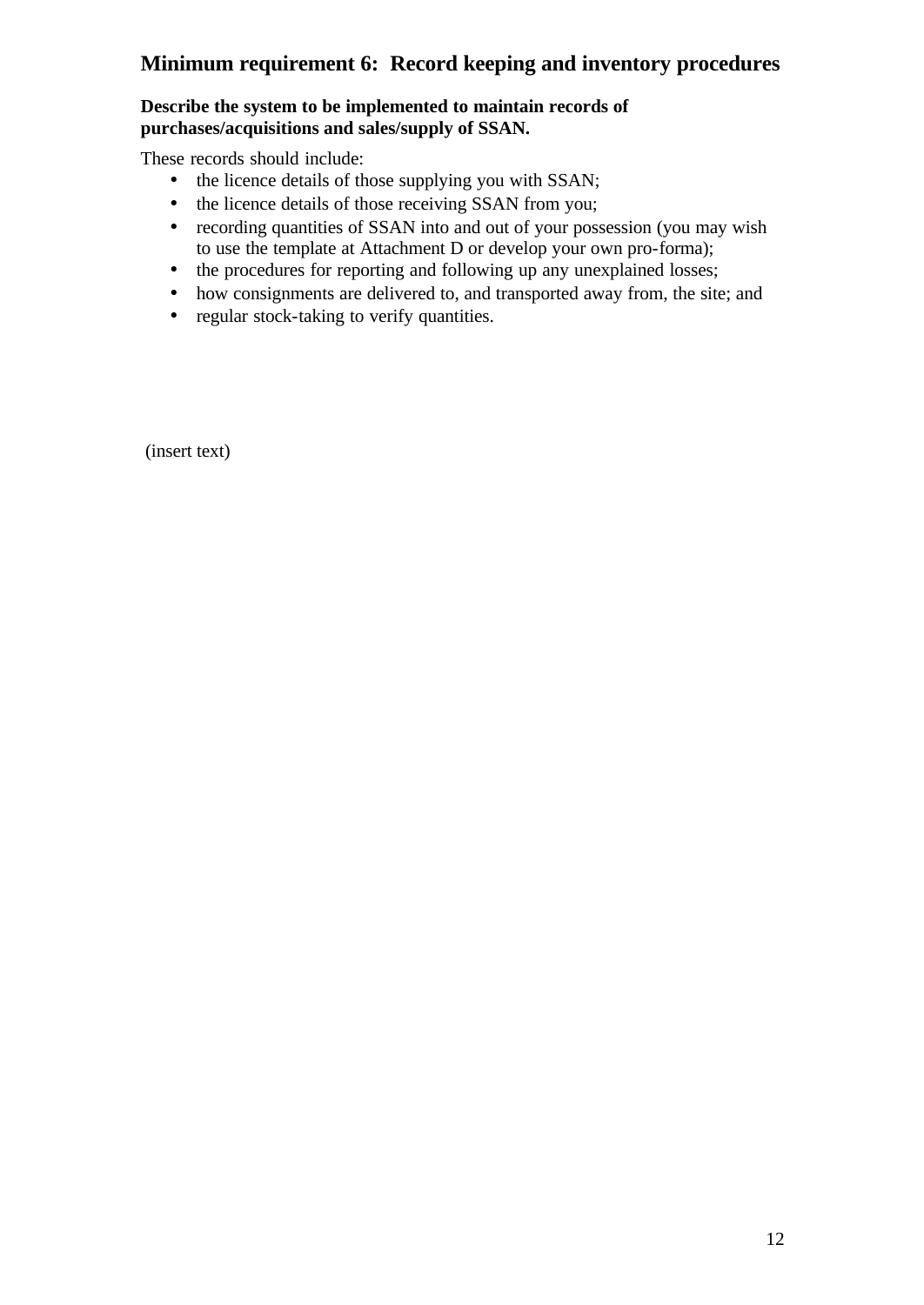#### **Describe the procedures for investigating and reporting security incidents**

(such as thefts, attempted thefts, sabotage or attempted sabotage, break ins, attempted break-ins, unexplained losses or any other security incidents).

(insert text)

Security incidents must be reported to the local police and the regulatory authority:

#### **Police**

| Contact name:   | (insert text) |
|-----------------|---------------|
| Address:        | (insert text) |
| Phone:          | (insert text) |
| 24 hr phone no: | (insert text) |
| Fax:            | (insert text) |
| Email:          | (insert text) |

#### **Regulatory authority**

| Contact name:   | (insert text) |
|-----------------|---------------|
| Address:        | (insert text) |
| Phone:          | (insert text) |
| 24 hr phone no: | (insert text) |
| Fax:            | (insert text) |
| Email:          | (insert text) |
|                 |               |

#### **Other**

#### **Name of authority**

| Contact name:   | (insert text) |
|-----------------|---------------|
| Address:        | (insert text) |
| Phone:          | (insert text) |
| 24 hr phone no: | (insert text) |
| Fax:            | (insert text) |
| Email:          | (insert text) |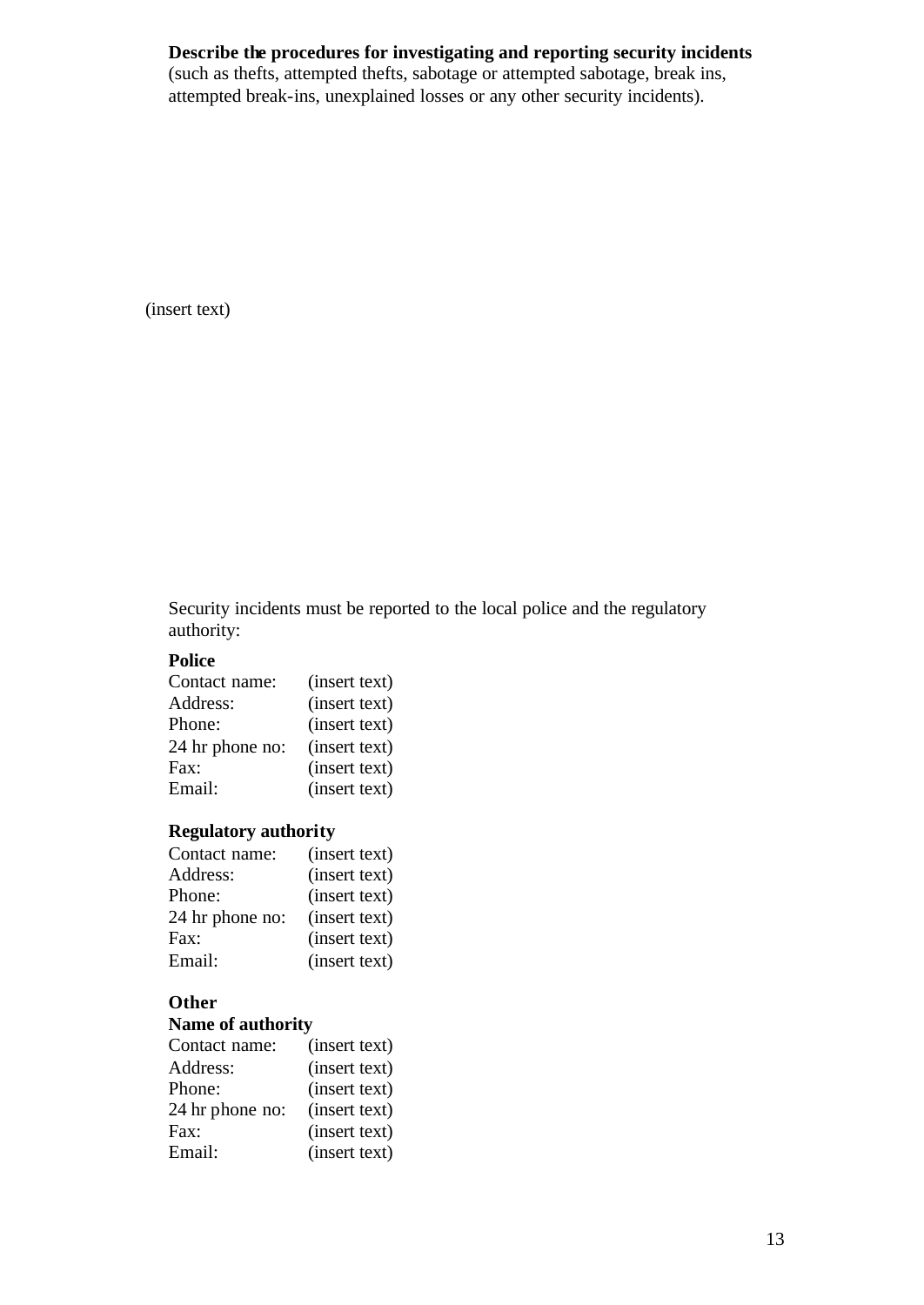#### **MISCELLANEOUS INFORMATION**

This section can be used to provide any additional information you feel is relevant to the security of SSAN under your control at this site.

#### **APPLICATION FOR EXEMPTION FROM THE MINIMUM REQUIREMENTS**

This section can be used to provide reasons why your particular circumstances make it unnecessary to institute the minimum security requirements outlined in the guidance note.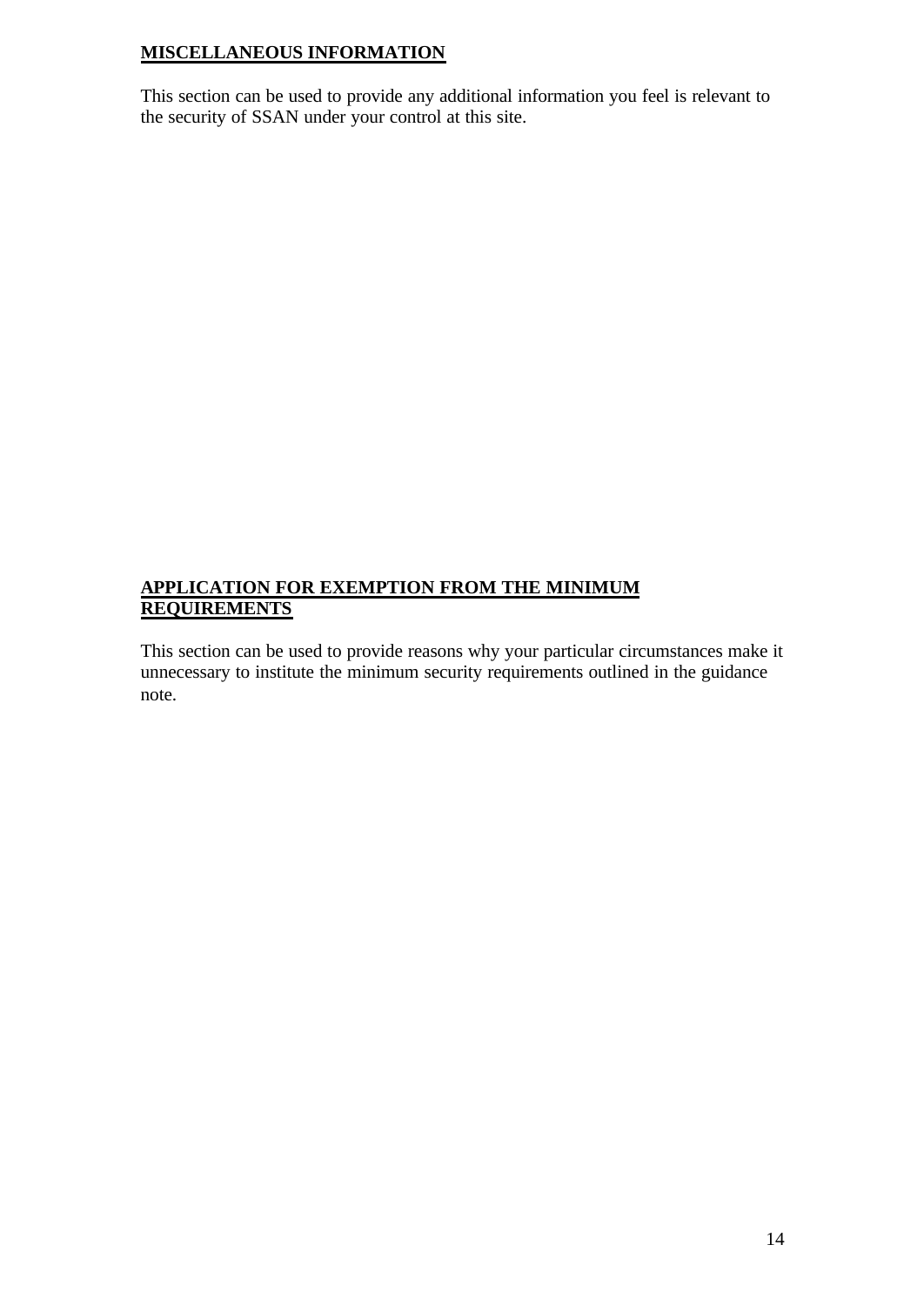## **Attachment A**

| <b>NAME</b> | <b>POSITION</b>         | <b>DATE</b>       | <b>DATE</b>     |
|-------------|-------------------------|-------------------|-----------------|
|             |                         |                   |                 |
|             |                         | <b>POLICE/PMV</b> | <b>NOTIFIED</b> |
|             |                         | <b>CHECKS</b>     | 'CLEAR'         |
|             |                         | <b>SUBMITTED</b>  |                 |
|             | Responsible Person /    |                   |                 |
|             | <b>Security Manager</b> |                   |                 |
|             |                         |                   |                 |
|             |                         |                   |                 |
|             |                         |                   |                 |
|             |                         |                   |                 |
|             |                         |                   |                 |
|             |                         |                   |                 |
|             |                         |                   |                 |
|             |                         |                   |                 |
|             |                         |                   |                 |
|             |                         |                   |                 |
|             |                         |                   |                 |
|             |                         |                   |                 |
|             |                         |                   |                 |
|             |                         |                   |                 |
|             |                         |                   |                 |
|             |                         |                   |                 |
|             |                         |                   |                 |
|             |                         |                   |                 |
|             |                         |                   |                 |
|             |                         |                   |                 |
|             |                         |                   |                 |
|             |                         |                   |                 |
|             |                         |                   |                 |
|             |                         |                   |                 |
|             |                         |                   |                 |
|             |                         |                   |                 |
|             |                         |                   |                 |
|             |                         |                   |                 |
|             |                         |                   |                 |
|             |                         |                   |                 |
|             |                         |                   |                 |
|             |                         |                   |                 |
|             |                         |                   |                 |
|             |                         |                   |                 |
|             |                         |                   |                 |
|             |                         |                   |                 |
|             |                         |                   |                 |
|             |                         |                   |                 |
|             |                         |                   |                 |
|             |                         |                   |                 |
|             |                         |                   |                 |
|             |                         |                   |                 |
|             |                         |                   |                 |
|             |                         |                   |                 |
|             |                         |                   |                 |
|             |                         |                   |                 |

# **List of people authorised for unsupervised access to SSAN**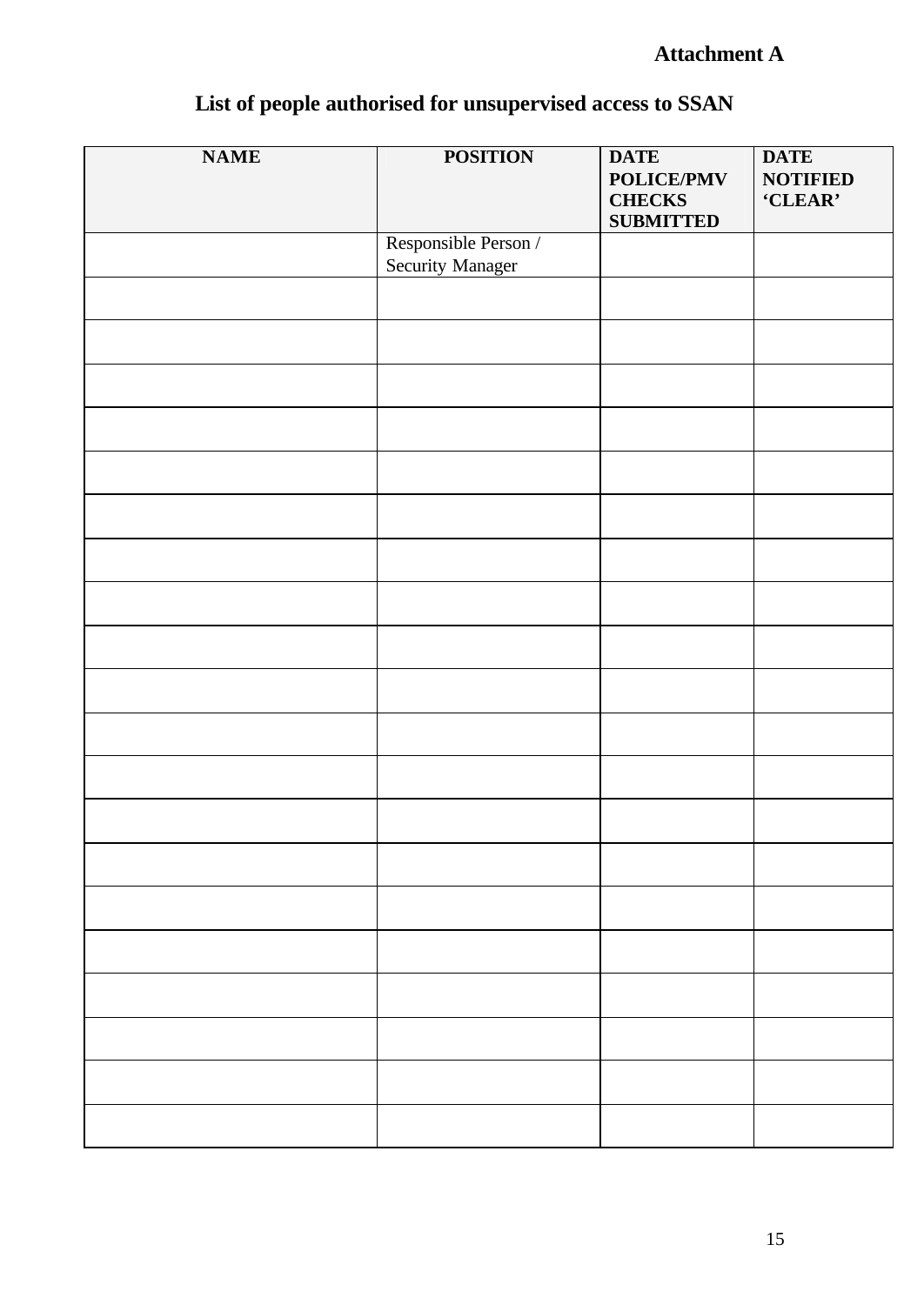## **Attachment B**

|                                               | <b>DETAILS</b>                                      | $\mathbf{ID}$<br>POINTS* |
|-----------------------------------------------|-----------------------------------------------------|--------------------------|
| <b>Full Name</b>                              |                                                     |                          |
|                                               |                                                     |                          |
| All other                                     |                                                     |                          |
| names used<br>(now or in the past)            |                                                     |                          |
| <b>Passport</b>                               |                                                     | 70                       |
|                                               |                                                     |                          |
| <b>Full Birth</b>                             |                                                     | 70                       |
| <b>Certificate</b>                            |                                                     |                          |
| Citizenship                                   |                                                     | 70                       |
| <b>Certificate</b>                            |                                                     |                          |
|                                               | AT LEAST ONE OF THE ABOVE DOCUMETNS MUST BE SIGHTED |                          |
| <b>An Australian</b>                          |                                                     | 40                       |
| Government<br>issued ID card                  |                                                     |                          |
| (issued for financial<br>benefits)            |                                                     |                          |
| <b>Bank mortgage</b>                          |                                                     | 35                       |
| records over                                  |                                                     |                          |
| property                                      |                                                     |                          |
| <b>Drivers licence</b><br>(must contain photo |                                                     | 25                       |
| and signature)                                |                                                     |                          |
| <b>Current credit</b><br>or ATM card          |                                                     | 25                       |
|                                               |                                                     |                          |
| <b>Medicare card</b>                          |                                                     | 25                       |
|                                               |                                                     |                          |
| Key pass photo                                |                                                     | 25                       |
| identification<br>card                        |                                                     |                          |
| <b>Shopping store</b>                         |                                                     | 25                       |
| card                                          |                                                     |                          |
| <b>Current utility</b>                        |                                                     | 25                       |
| account (e.g. local                           |                                                     |                          |
| council rates, gas,<br>electricity, or water. |                                                     |                          |
|                                               |                                                     |                          |

## **Identification checking template**

 ∗ Documents sighted need to total 100 points**, including at least one of the documents** (passport, full birth certificate or citizenship certificate) **worth 70 points**.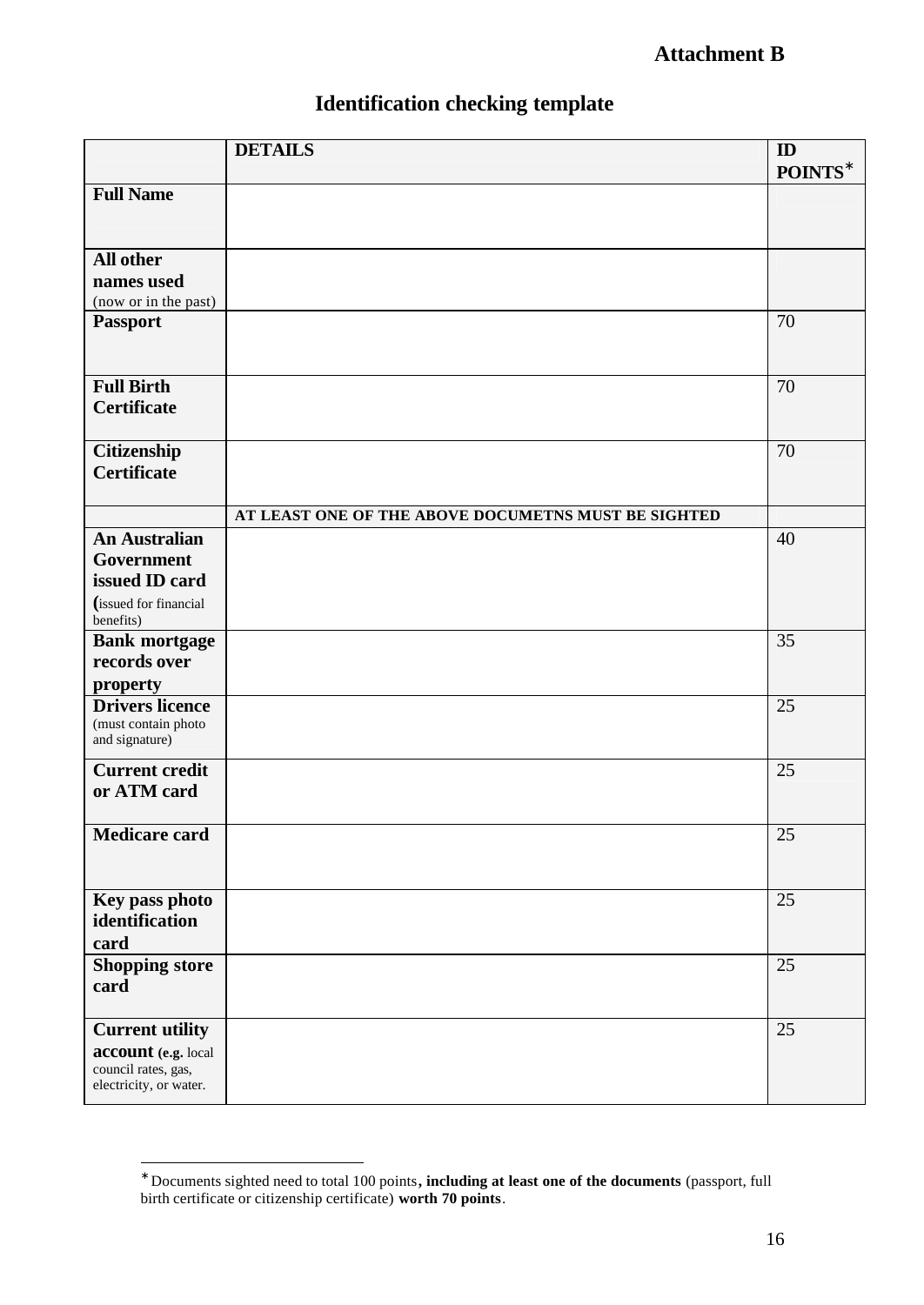## **Attachment C**

# **Key Register**

| Key No.<br>(or other<br>unique<br>identifier) | <b>Name of Person</b><br><b>Possessing/Taking</b><br>Key | <b>Date and Time</b><br><b>Issued/Taken</b> | <b>Signed Out by</b><br>the<br><b>Responsible</b><br>Person | <b>Date and Time</b><br><b>Returned to</b><br>Responsible<br>Person | <b>Signed In by</b><br>the<br><b>Responsible</b><br>Person |
|-----------------------------------------------|----------------------------------------------------------|---------------------------------------------|-------------------------------------------------------------|---------------------------------------------------------------------|------------------------------------------------------------|
|                                               |                                                          |                                             |                                                             |                                                                     |                                                            |
|                                               |                                                          |                                             |                                                             |                                                                     |                                                            |
|                                               |                                                          |                                             |                                                             |                                                                     |                                                            |
|                                               |                                                          |                                             |                                                             |                                                                     |                                                            |
|                                               |                                                          |                                             |                                                             |                                                                     |                                                            |
|                                               |                                                          |                                             |                                                             |                                                                     |                                                            |
|                                               |                                                          |                                             |                                                             |                                                                     |                                                            |
|                                               |                                                          |                                             |                                                             |                                                                     |                                                            |
|                                               |                                                          |                                             |                                                             |                                                                     |                                                            |
|                                               |                                                          |                                             |                                                             |                                                                     |                                                            |
|                                               |                                                          |                                             |                                                             |                                                                     |                                                            |
|                                               |                                                          |                                             |                                                             |                                                                     |                                                            |
|                                               |                                                          |                                             |                                                             |                                                                     |                                                            |
|                                               |                                                          |                                             |                                                             |                                                                     |                                                            |
|                                               |                                                          |                                             |                                                             |                                                                     |                                                            |
|                                               |                                                          |                                             |                                                             |                                                                     |                                                            |
|                                               |                                                          |                                             |                                                             |                                                                     |                                                            |
|                                               |                                                          |                                             |                                                             |                                                                     |                                                            |
|                                               |                                                          |                                             |                                                             |                                                                     |                                                            |
|                                               |                                                          |                                             |                                                             |                                                                     |                                                            |
|                                               |                                                          |                                             |                                                             |                                                                     |                                                            |
|                                               |                                                          |                                             |                                                             |                                                                     |                                                            |
|                                               |                                                          |                                             |                                                             |                                                                     |                                                            |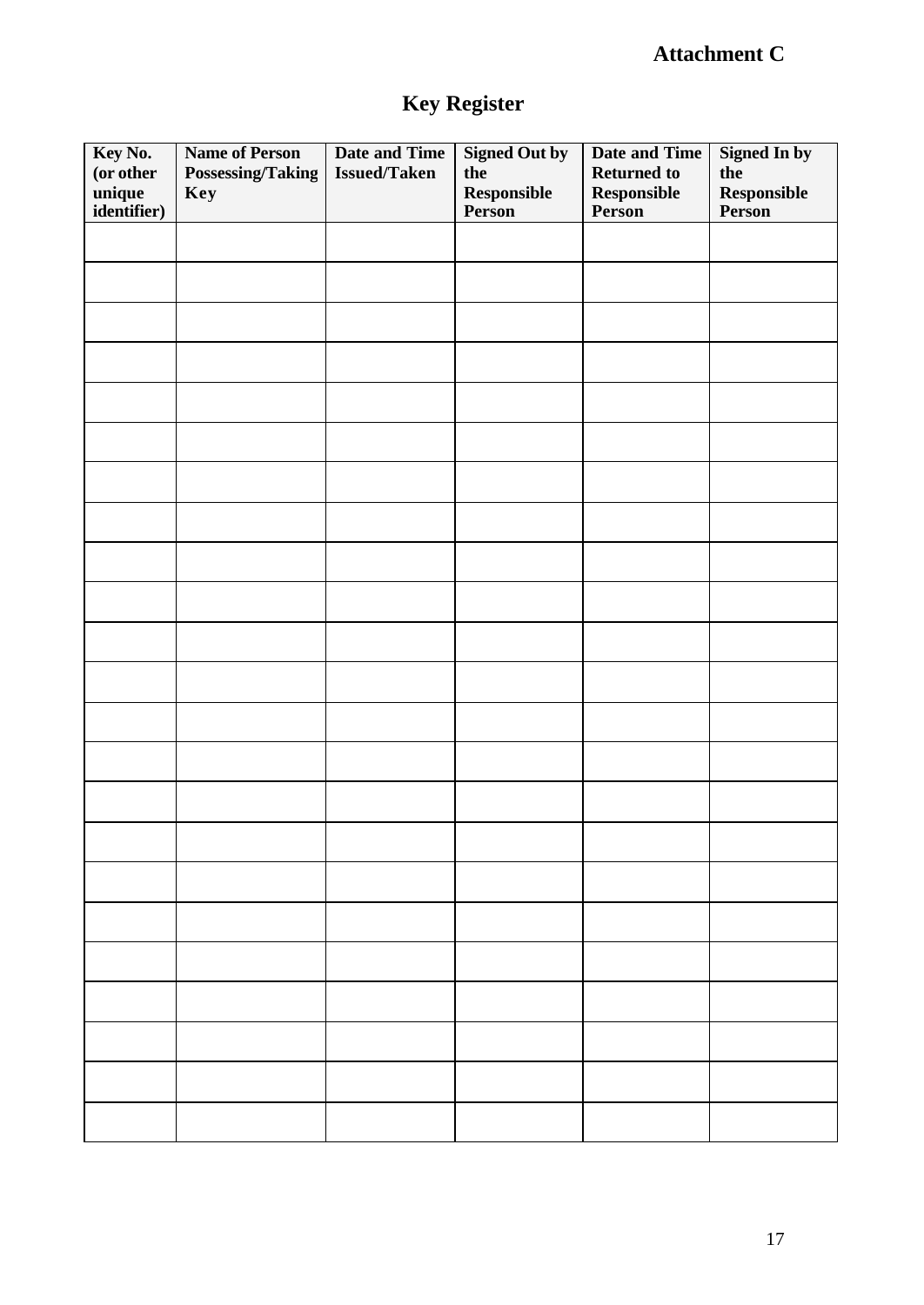## **Attachment D**

# **Inventory record keeping**

| Date in | Name & licence<br>no. of supplier | <b>Type &amp; quantity of</b><br>SSAN | UN no. $*$ | Date out | <b>Quantity out/</b><br><b>Reconciliation</b> |
|---------|-----------------------------------|---------------------------------------|------------|----------|-----------------------------------------------|
|         |                                   |                                       |            |          |                                               |
|         |                                   |                                       |            |          |                                               |
|         |                                   |                                       |            |          |                                               |
|         |                                   |                                       |            |          |                                               |
|         |                                   |                                       |            |          |                                               |
|         |                                   |                                       |            |          |                                               |
|         |                                   |                                       |            |          |                                               |
|         |                                   |                                       |            |          |                                               |
|         |                                   |                                       |            |          |                                               |
|         |                                   |                                       |            |          |                                               |
|         |                                   |                                       |            |          |                                               |
|         |                                   |                                       |            |          |                                               |
|         |                                   |                                       |            |          |                                               |
|         |                                   |                                       |            |          |                                               |
|         |                                   |                                       |            |          |                                               |
|         |                                   |                                       |            |          |                                               |
|         |                                   |                                       |            |          |                                               |
|         |                                   |                                       |            |          |                                               |
|         |                                   |                                       |            |          |                                               |
|         |                                   |                                       |            |          |                                               |
|         |                                   |                                       |            |          |                                               |
|         |                                   |                                       |            |          |                                               |
|         |                                   |                                       |            |          |                                               |
|         |                                   |                                       |            |          |                                               |